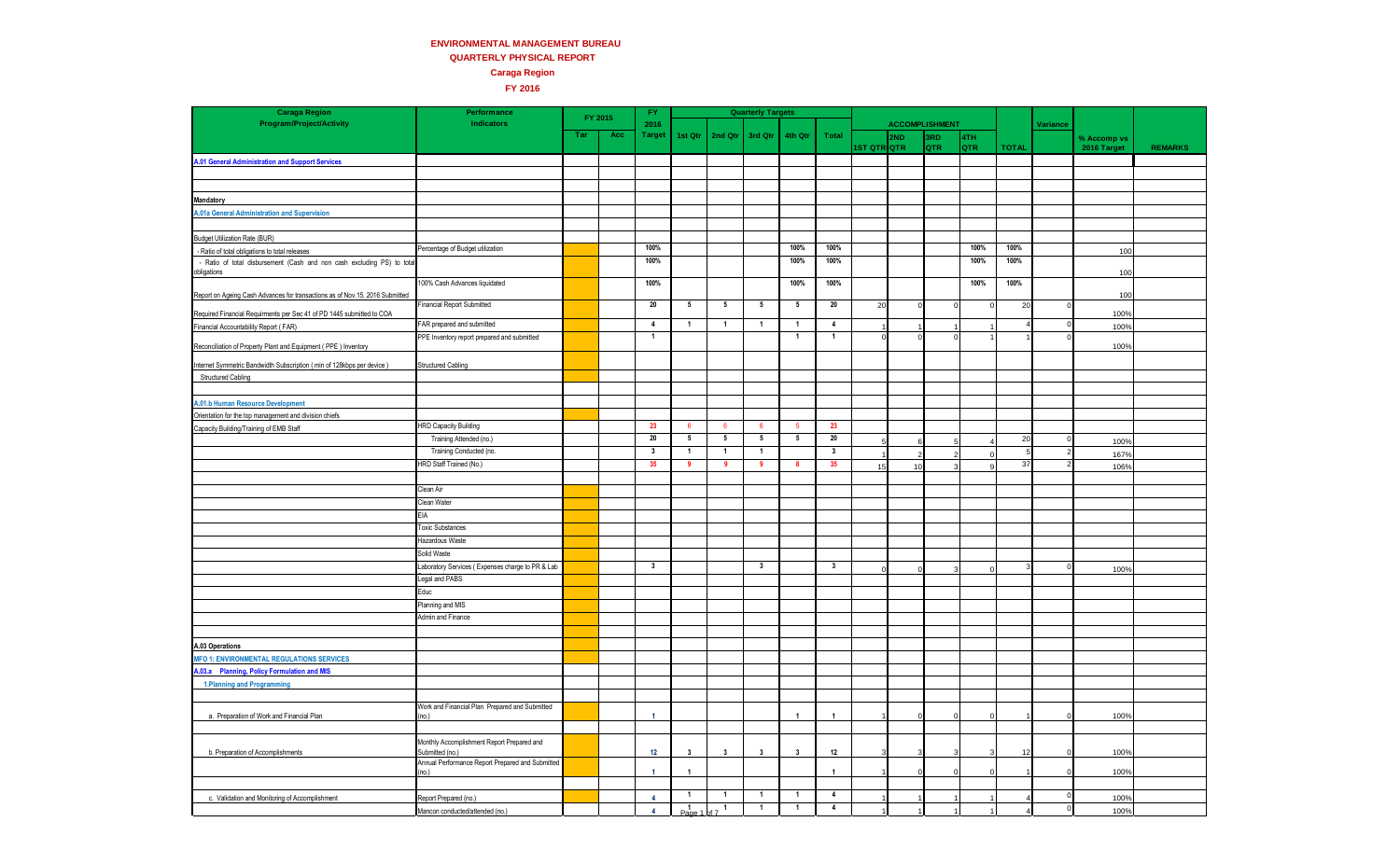| <b>Caraga Region</b>                                                        | Performance                                           |     | FY 2015 | <b>Quarterly Targets</b><br>FY. |                |                         |                         |                         |                |             |                       |      |            |              |            |             |                |
|-----------------------------------------------------------------------------|-------------------------------------------------------|-----|---------|---------------------------------|----------------|-------------------------|-------------------------|-------------------------|----------------|-------------|-----------------------|------|------------|--------------|------------|-------------|----------------|
| <b>Program/Project/Activity</b>                                             | <b>Indicators</b>                                     |     |         | 2016                            |                |                         |                         |                         |                |             | <b>ACCOMPLISHMENT</b> |      |            |              | Variance   |             |                |
|                                                                             |                                                       | Tar | Acc     | <b>Target</b>                   | 1st Qtr        | 2nd Qtr                 | 3rd Qtr                 | 4th Qtr                 | Total          |             | 2ND                   | 3RD  | 4TH        |              |            | % Accomp vs |                |
|                                                                             |                                                       |     |         |                                 |                |                         |                         |                         |                | ist otrlotr |                       | QTR  | <b>QTR</b> | <b>TOTAL</b> |            | 2016 Target | <b>REMARKS</b> |
| 2. Statistical Services                                                     |                                                       |     |         |                                 |                |                         |                         |                         |                |             |                       |      |            |              |            |             |                |
|                                                                             |                                                       |     |         |                                 | $\mathbf{3}$   | 6                       | $\mathbf{3}$            | 6                       | 18             |             |                       |      |            |              |            |             |                |
| a. Preparation of Statistical Reports                                       | Statistical Reports prepared and submitted (no.)      |     |         |                                 |                | $\mathbf{1}$            |                         | $\overline{1}$          | $\overline{2}$ |             |                       |      |            |              |            |             |                |
| - Industrial Emission Monitoring Report (Semi-annual)                       |                                                       |     |         | $\overline{2}$                  |                |                         |                         |                         |                |             |                       |      |            |              |            | 100%        |                |
|                                                                             |                                                       |     |         |                                 |                | $\mathbf{1}$            |                         | $\overline{1}$          | $\overline{2}$ |             |                       |      |            |              |            |             |                |
| - Industrial Environmental Compliance (Semi-Annual)                         |                                                       |     |         | $\overline{2}$                  | -1             | $\overline{1}$          | $\overline{1}$          | $\overline{1}$          | $\overline{4}$ |             |                       |      |            |              | $\Omega$   | 100%        |                |
| - Ambient Air Quality monitoring Report (Quarterly)                         |                                                       |     |         | $\overline{4}$                  |                |                         |                         |                         |                |             |                       |      |            |              | $\Omega$   | 100%        |                |
| - Water Quality Monitoring Report (Quarterly)                               |                                                       |     |         | $\Delta$                        | -1             | $\mathbf{1}$            | $\mathbf{1}$            | $\overline{1}$          | $\overline{4}$ |             |                       |      |            |              |            | 100%        |                |
| - Number of Clearances and Volume of Importation for Chemicals (Semi-       |                                                       |     |         |                                 |                | $\mathbf{1}$            |                         | $\overline{1}$          | $\overline{2}$ |             |                       |      |            |              |            |             |                |
| Annual)                                                                     |                                                       |     |         | $\overline{2}$                  | -1             | $\overline{1}$          | $\mathbf{1}$            | $\overline{1}$          | $\overline{4}$ |             |                       |      |            |              | ∩          | 100%        |                |
| - Hazardous Waste Generation by Type (Quarterly)                            |                                                       |     |         | $\overline{4}$                  |                |                         |                         |                         |                |             |                       |      |            |              |            | 100%        |                |
|                                                                             |                                                       |     |         |                                 |                |                         |                         |                         |                |             |                       |      |            |              |            |             |                |
| 3. Management Information System                                            |                                                       |     |         |                                 |                |                         |                         |                         |                |             |                       |      |            |              |            |             |                |
| a. Updating of Database (Quarterly)                                         | Database Updated (no.)                                |     |         | $\overline{4}$                  | $\overline{4}$ | $\overline{4}$          | $\mathbf{A}$            | $\overline{4}$          | $\overline{4}$ |             |                       |      |            |              |            | 100%        |                |
| (ECC, Document Tracking System, SWM, IECIS, CCOs, Water)                    |                                                       |     |         | 12                              | -3             | $\overline{\mathbf{3}}$ | 3                       | 3                       | 12             |             |                       |      |            | 12           |            | 100%        |                |
| b. Updating of Regional Website                                             | Vebsite Updated Monthly (no.)                         |     |         | $\blacktriangleleft$            | $\overline{1}$ | $\overline{1}$          | $\overline{1}$          | $\overline{1}$          | $\mathbf{1}$   |             |                       |      |            |              | $\Omega$   | 100%        |                |
| 'c. Procurement of ICT Equipments                                           | ICT Equipments Procured                               |     |         |                                 |                |                         |                         |                         |                |             |                       |      |            |              |            |             |                |
|                                                                             |                                                       |     |         |                                 |                |                         |                         |                         |                |             |                       |      |            |              |            |             |                |
|                                                                             |                                                       |     |         |                                 |                |                         |                         |                         |                |             |                       |      |            |              |            |             |                |
| A03.b. Legal Services and Adjudication of Pollution Cases                   |                                                       |     |         |                                 |                |                         |                         |                         |                |             |                       |      |            |              |            |             |                |
|                                                                             |                                                       |     |         |                                 |                |                         |                         |                         |                |             |                       |      |            |              |            |             |                |
| A. Pollution Complaints Processed                                           | Pollution Complaints Acted Upon (no.)                 |     |         | 10                              | $\mathbf{3}$   | $\overline{\mathbf{3}}$ | $\overline{2}$          | $\overline{2}$          | 10             |             |                       |      |            | 10           |            | 100%        |                |
| B. Reactivated inactive PAB Cases                                           | PAB cases reactivated (no.)                           |     |         | $\overline{2}$                  |                | $\overline{1}$          |                         | $\overline{1}$          | $\overline{2}$ |             |                       |      |            |              |            | 100%        |                |
| C. Implementation/Execution of PAB Orders/Resolutions                       | PAB Orders/Resolutions Executed/Implemented           |     |         | $\overline{2}$                  |                | $\mathbf{1}$            |                         | $\overline{1}$          | $\overline{2}$ |             |                       |      |            |              |            | 100%        |                |
|                                                                             |                                                       |     |         |                                 |                | $\mathbf{1}$            |                         | $\overline{1}$          | $\overline{2}$ |             |                       |      |            |              |            |             |                |
| D. Monitoring of Firms Compliance to PAB Orders/Resolutions                 | Firms Monitored (no.)                                 |     |         | $\mathbf{2}$                    |                |                         |                         |                         |                |             |                       |      |            |              |            | 100%        |                |
|                                                                             |                                                       |     |         |                                 |                |                         |                         |                         |                |             |                       |      |            |              |            |             |                |
| A.03.c. Pollution Research and Laboratory Services                          |                                                       |     |         |                                 |                |                         |                         |                         |                |             |                       |      |            |              |            |             |                |
|                                                                             |                                                       |     |         |                                 |                |                         |                         |                         |                |             |                       |      |            |              |            |             |                |
|                                                                             |                                                       |     |         |                                 |                |                         |                         |                         |                |             |                       |      |            |              |            |             |                |
| Mandatory                                                                   |                                                       |     |         |                                 |                |                         |                         |                         |                |             |                       |      |            |              |            |             |                |
|                                                                             |                                                       |     |         |                                 |                |                         |                         |                         |                |             |                       |      |            |              |            |             |                |
|                                                                             |                                                       |     |         |                                 |                |                         |                         |                         |                |             |                       |      |            |              |            |             |                |
| Implementation of the Environmental Laboratory Recognition (ELR) Scheme     |                                                       |     |         |                                 |                |                         |                         |                         |                |             |                       |      |            |              |            |             |                |
| - Level 2 Laboratory Assessesment                                           | Laboratory assessed (no.)                             |     |         |                                 |                |                         |                         |                         |                |             |                       |      |            |              |            |             |                |
| - Monitoring & Re-Assessment of Laboratory                                  | Laboratory monitored & re-assessed (no.)              |     |         | $\overline{1}$                  |                |                         | $\overline{1}$          |                         | $\mathbf{1}$   |             |                       |      |            |              |            | 100%        |                |
| A. Analysis of Samples                                                      | Samples Analyzed                                      |     |         | 1300                            | 325            | 325                     | 325                     | 325                     | 1300           | 325         | 36                    | 471  | 430        | 1595         | 295        | 1239        |                |
|                                                                             | -Air Samples (no.)                                    |     |         | 100                             | 25             | 25                      | 25                      | 25                      | 100            | 25          | 28                    | 28   | 30         | 111          | 11         | 111%        |                |
|                                                                             | -Water Samples (no.)                                  |     |         | 1200                            | 300            | 300                     | 300                     | 300                     | 1200           | 300         | 341                   | 443  | 400        | 1484         | 284        | 124%        |                |
|                                                                             | Determinations made (no.)                             |     |         | 9200                            | 2300           | 2300                    | 2300                    | 2300                    | 9200           | 230         | 270                   | 433  | 3478       | 1281         | 3619       | 1399        |                |
|                                                                             | -Air Samples (no.)                                    |     |         | 200                             | 50             | 50                      | 50                      | 50                      | 200            | 50          | 50                    | 46   | 72         | 218          | 18         | 109%        |                |
|                                                                             | -Water Samples (no.)                                  |     |         | 9000                            | 2250           | 2250                    | 2250                    | 2250                    | 9000           | 2250        | 2658                  | 4287 | 3406       | 12601        | 3601       | 140%        |                |
| B. Upgrading of Laboratory Facilitites (DAO 98-63 & ISO 17025)              | Aspects Upgraded (no.)                                |     |         | $\overline{4}$                  |                |                         | $\overline{4}$          |                         | $\overline{4}$ |             |                       |      |            |              | $\Omega$   |             |                |
|                                                                             | Assessment Conducted                                  |     |         |                                 |                |                         |                         |                         |                |             |                       |      |            |              |            | 100%        |                |
|                                                                             |                                                       |     |         |                                 |                |                         |                         |                         |                |             |                       |      |            |              |            |             |                |
| C.Operation, Calibration and Maintenance of Laboratory Equipment/Facilities | Laboratory equipment/facilities/calibrated/maintained |     |         |                                 |                |                         |                         |                         |                |             |                       |      |            |              |            |             |                |
|                                                                             | Glassware Calibrated (no.)                            |     |         | 200                             |                |                         | 200                     |                         | 200            |             |                       | 291  |            | 300          | 100        | 150%        |                |
|                                                                             | Equipment Calibrated (no.)                            |     |         | 10                              |                | $10\,$                  |                         |                         | 10             |             |                       |      |            | 15           |            | 150%        |                |
|                                                                             | Maintenance of Lab. Equipment & Facilities (no.)      |     |         | $\overline{2}$                  |                |                         | $\overline{2}$          |                         | $\overline{2}$ |             |                       |      |            |              |            | 150%        |                |
|                                                                             | Laboratory Staff Tarined (no.)                        |     |         | $\overline{\mathbf{3}}$         |                |                         | $\overline{\mathbf{3}}$ |                         | $\mathbf{3}$   |             |                       |      |            |              | $^{\circ}$ | 100%        |                |
|                                                                             |                                                       |     |         |                                 |                |                         |                         |                         |                |             |                       |      |            |              |            |             |                |
| A.03.d Environmental Education and Information                              |                                                       |     |         |                                 |                |                         |                         |                         |                |             |                       |      |            |              |            |             |                |
|                                                                             |                                                       |     |         |                                 |                |                         |                         |                         |                |             |                       |      |            |              |            |             |                |
|                                                                             |                                                       |     |         |                                 |                |                         |                         |                         |                |             |                       |      |            |              |            |             |                |
|                                                                             |                                                       |     |         |                                 | $\overline{1}$ | $\blacktriangleleft$    | $\overline{2}$          | $\overline{\mathbf{3}}$ | $\overline{7}$ |             |                       |      |            |              |            |             |                |
| Phased Implementation of the National Environmental Education Action Plan   |                                                       |     |         |                                 |                |                         |                         |                         |                |             |                       |      |            |              |            |             |                |
| 1. Environmental Education in the Non-formal Sector                         | Events conducted with reports submitted (no.)         |     |         | $\overline{1}$                  |                |                         |                         |                         |                |             |                       |      |            |              |            |             |                |
| Conduct of Special Environmental Events                                     |                                                       |     |         |                                 | Page 2 of 7    |                         |                         |                         |                |             |                       |      |            |              |            |             |                |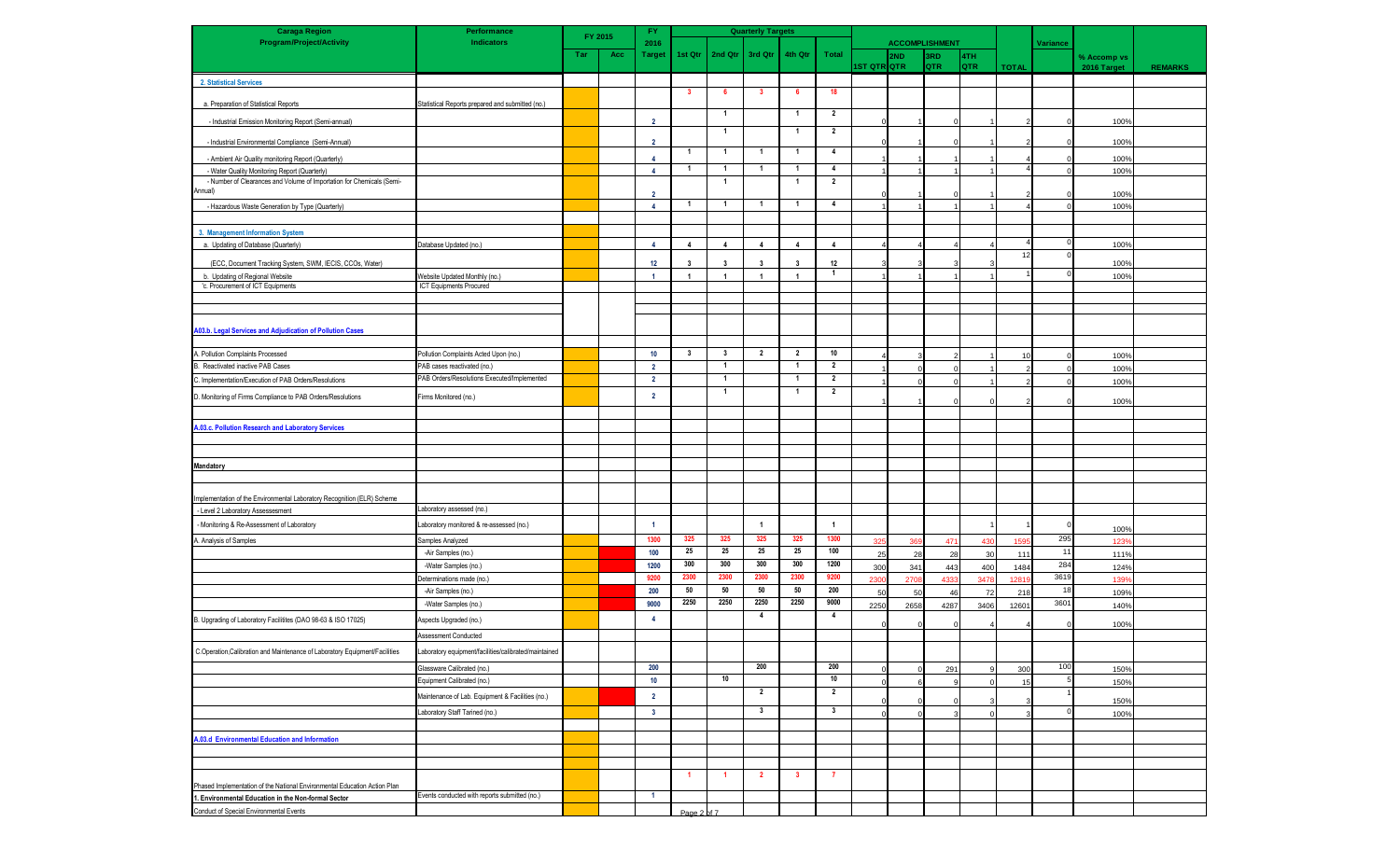| <b>Caraga Region</b>                                                                                                       | Performance<br><b>Indicators</b>                  |     | FY 2015 | FY.                  |                         |                         | <b>Quarterly Targets</b> |                         |                |                    |                |                              |            |              |          |             |                                         |
|----------------------------------------------------------------------------------------------------------------------------|---------------------------------------------------|-----|---------|----------------------|-------------------------|-------------------------|--------------------------|-------------------------|----------------|--------------------|----------------|------------------------------|------------|--------------|----------|-------------|-----------------------------------------|
| <b>Program/Project/Activity</b>                                                                                            |                                                   | Tar | Acc     | 2016<br>Target       | 1st Qtr                 | 2nd Qtr                 | 3rd Qtr                  | 4th Qtr                 | <b>Total</b>   |                    | 2ND            | <b>ACCOMPLISHMENT</b><br>3RD | 4TH        |              | Variance | % Accomp vs |                                         |
|                                                                                                                            |                                                   |     |         |                      |                         |                         |                          |                         |                | <b>IST QTR∣QTR</b> |                | QTR                          | <b>QTR</b> | <b>TOTAL</b> |          | 2016 Target | <b>REMARKS</b>                          |
| - World Water Day (March 22)/Phil. Water Week                                                                              |                                                   |     |         | - 1                  | $\overline{1}$          |                         |                          |                         | $\overline{1}$ |                    |                |                              | $\sqrt{2}$ |              |          | 100%        |                                         |
| - Earth Day (April 22)                                                                                                     |                                                   |     |         | $\overline{1}$       |                         | $\mathbf{1}$            |                          |                         | $\overline{1}$ |                    |                |                              |            |              |          | 100%        |                                         |
| - World Environment Day (June 5)/Phil. Envt. Month (June)                                                                  |                                                   |     |         | $\overline{1}$       |                         |                         | -1                       |                         | $\mathbf{1}$   |                    |                |                              |            |              | $\Omega$ | 100%        |                                         |
| - National Clean-up Month/National Ozone Layer Protection Month (September)                                                |                                                   |     |         | $\overline{1}$       |                         |                         |                          |                         | $\overline{1}$ |                    |                |                              |            |              | $\Omega$ | 100%        |                                         |
| -International Lead Poisoning Prevention Week (Oct 21-23)                                                                  |                                                   |     |         | $\overline{1}$       |                         |                         |                          | $\overline{1}$          | $\overline{1}$ |                    |                |                              |            |              | $\Omega$ | 100%        |                                         |
|                                                                                                                            |                                                   |     |         | $\overline{1}$       |                         |                         |                          | $\overline{\mathbf{1}}$ | $\overline{1}$ |                    |                |                              |            |              |          |             |                                         |
| - National Clean Air Month/National Envt'l. Awareness Month (November)                                                     |                                                   |     |         |                      |                         |                         |                          |                         |                |                    |                |                              |            |              |          | 100%        |                                         |
|                                                                                                                            |                                                   |     |         | $\overline{1}$       |                         |                         |                          | $\overline{\mathbf{1}}$ | $\overline{1}$ |                    |                |                              |            |              |          |             |                                         |
| - Global Warming and Climate Change Consciousness Week (November 19-25)<br>2. Environmental Education in the Formal Sector |                                                   |     |         |                      |                         |                         |                          |                         |                |                    |                |                              |            |              |          | 100%        |                                         |
| Promotion and Strenthening of the Regional Program for Sustainable & Eco-                                                  | Orientation sessions conducted (no.)              |     |         |                      |                         |                         |                          |                         |                |                    |                |                              |            |              |          |             |                                         |
| friendly Schools                                                                                                           |                                                   |     |         | 12                   | $\overline{4}$          |                         | $\overline{4}$           | $\overline{4}$          | 12             |                    |                |                              |            | 13           |          | 108%        |                                         |
| (4 new elementary schools, 4 new high schools and 4 new colleges and<br>universities)                                      |                                                   |     |         |                      |                         |                         |                          |                         |                |                    |                |                              |            |              |          |             |                                         |
| 3. Institution and Human Resources Capacity Building                                                                       |                                                   |     |         |                      |                         |                         |                          |                         |                |                    |                |                              |            |              |          |             |                                         |
| Training of Teachers                                                                                                       | Training of Teachers conducted (no.)              |     |         | $\blacktriangleleft$ |                         |                         | -1                       |                         | $\mathbf{1}$   |                    |                |                              |            |              | $\Omega$ | 100%        |                                         |
| 1. Networking, Collaboration and Communication Convening of the                                                            |                                                   |     |         |                      |                         |                         |                          |                         |                |                    |                |                              |            |              |          |             |                                         |
| Regional Inter-Agency                                                                                                      |                                                   |     |         |                      |                         | $\overline{1}$          | $\overline{1}$           |                         | $\overline{2}$ |                    |                |                              |            |              |          |             |                                         |
| Committee on Environmental Education (RA 9512) (2 quarterly meetings<br>conducted)                                         | Meetings conducted with agreements prepared (no.) |     |         | $\overline{2}$       |                         |                         |                          |                         |                |                    |                |                              |            |              |          | 100%        |                                         |
| Maintenance of Radio Program                                                                                               | Radio Program Reports prepared (no.)              |     |         | 12                   | $\overline{\mathbf{3}}$ | $\overline{\mathbf{3}}$ | $\overline{\mathbf{3}}$  | $\overline{\mathbf{3}}$ | 12             |                    |                |                              |            | 12           |          | 100%        |                                         |
| Printing of IEC Materials (1 flyer - 3,000 copies)                                                                         | IEC Material prepared (no.)                       |     |         | $\blacktriangleleft$ |                         | $\overline{1}$          |                          |                         | $\overline{1}$ |                    |                |                              |            |              |          | 100%        |                                         |
|                                                                                                                            | copies reproduced and dessiminated (no.)          |     |         | 3000                 |                         | 3000                    |                          |                         | 3000           |                    | 3000           |                              |            | 3000         |          | 100%        |                                         |
| Preparation of News releases for Regional newspapers and                                                                   |                                                   |     |         |                      | $\overline{2}$          | $\overline{4}$          | $\overline{4}$           | $\overline{2}$          | 12             |                    |                |                              |            |              |          |             |                                         |
| photo releases/articles for EMB website (1 news release per month and 1 photo                                              | News release prepared and submitted (no.)         |     |         | 12                   |                         |                         |                          |                         |                |                    |                |                              |            | 18           |          | 150%        |                                         |
| release per month                                                                                                          | photo release prepared and submitted (no.)        |     |         |                      |                         |                         |                          |                         |                |                    |                |                              |            |              |          |             |                                         |
| Preparation of Annual Regional State of Brown Environment Report                                                           | Annual Regional State of the Brown Environment    |     |         | $\overline{1}$       | $\overline{1}$          |                         |                          |                         | $\overline{1}$ |                    |                |                              |            |              | n        | 100%        |                                         |
|                                                                                                                            | Report prepared                                   |     |         |                      |                         |                         |                          |                         |                |                    |                |                              |            |              |          |             |                                         |
| Regional Impact Study of Level of Environmental Awareness, Knowledge,<br>Attitudes and                                     | Study conducted                                   |     |         | $\overline{1}$       |                         |                         | $\overline{\mathbf{1}}$  |                         | $\overline{1}$ |                    |                |                              |            |              |          |             | 0% Deleted as per<br>advised by Central |
|                                                                                                                            |                                                   |     |         |                      |                         |                         |                          |                         |                |                    |                |                              |            |              |          |             | Office                                  |
| Practices for selected Stakeholders                                                                                        |                                                   |     |         |                      |                         |                         |                          |                         |                |                    |                |                              |            |              |          |             |                                         |
|                                                                                                                            |                                                   |     |         |                      |                         |                         |                          |                         |                |                    |                |                              |            |              |          |             |                                         |
| A.03.e Environmental Management and Pollution Control                                                                      |                                                   |     |         |                      |                         |                         |                          |                         |                |                    |                |                              |            |              |          |             |                                         |
|                                                                                                                            |                                                   |     |         |                      |                         |                         |                          |                         |                |                    |                |                              |            |              |          |             |                                         |
|                                                                                                                            |                                                   |     |         |                      |                         |                         |                          |                         |                |                    |                |                              |            |              |          |             |                                         |
| A.03.e .1 Implementation of Clean Air Regulations                                                                          |                                                   |     |         |                      |                         |                         |                          |                         |                |                    |                |                              |            |              |          |             |                                         |
|                                                                                                                            |                                                   |     |         |                      |                         |                         |                          |                         |                |                    |                |                              |            |              |          |             |                                         |
|                                                                                                                            |                                                   |     |         |                      |                         |                         |                          |                         |                |                    |                |                              |            |              |          |             |                                         |
|                                                                                                                            |                                                   |     |         |                      |                         |                         |                          |                         |                |                    |                |                              |            |              |          |             |                                         |
|                                                                                                                            |                                                   |     |         |                      |                         |                         |                          |                         |                |                    |                |                              |            |              |          |             |                                         |
| <b>CLEARANCE AND PERMITTING</b>                                                                                            |                                                   |     |         |                      |                         |                         |                          |                         |                |                    |                |                              |            |              |          |             |                                         |
| <b>Issuance of Permit to Operate (PO)</b>                                                                                  |                                                   |     |         |                      |                         |                         |                          |                         |                |                    |                |                              |            |              |          |             |                                         |
|                                                                                                                            | Permit to Operate (PO) Issued (no.)               |     |         |                      | 62                      | 63                      | 63                       | 62                      | 250            | 22                 | 140            | 124                          | 75         | 361          | 111      | 144%        |                                         |
|                                                                                                                            | New PO Issued (no.)                               |     |         | 180                  | 45                      | 45                      | 45                       | 45                      | 180            |                    | 82             | 73                           | 68         | 231          | 51       | 128%        |                                         |
|                                                                                                                            | Renewal PO Issued (no.)                           |     |         | 70                   | 17                      | 18                      | 18                       | 17                      | 70             | 14                 | 58             | 51                           |            | 130          | 60       | 186%        |                                         |
|                                                                                                                            | Additional PO issued (no.)                        |     |         |                      |                         |                         |                          |                         |                |                    |                |                              |            |              |          |             |                                         |
| <b>Monitoring and Enforcement</b>                                                                                          |                                                   |     |         |                      |                         |                         |                          |                         |                |                    |                |                              |            |              |          |             |                                         |
| Industrial Compliance Monitoring                                                                                           | Firms surveyed with report submitted (no.)        |     |         | 50                   | 13                      | 13                      | 12                       | 12                      | 50             |                    |                |                              |            |              |          |             |                                         |
|                                                                                                                            |                                                   |     |         |                      | 65                      | 65                      | 65                       | 65                      |                | 13                 | 1 <sub>1</sub> | 12                           | 11         | 50           |          | 100%        |                                         |
|                                                                                                                            | Firms Monitored with report submitted (no.)       |     |         | 260                  |                         |                         |                          |                         | 260            | 65                 | 69             | 64                           | 62         | 260          |          | 100%        |                                         |
|                                                                                                                            | Air Monitoring Result submitted (no.)             |     |         |                      |                         |                         |                          |                         |                |                    |                |                              |            |              |          |             |                                         |
|                                                                                                                            | NOVs Issued (no.)                                 |     |         | 31                   | 8                       | 8                       | 8                        | $\overline{7}$          | 31             |                    |                |                              |            |              |          |             |                                         |
|                                                                                                                            |                                                   |     |         |                      |                         |                         |                          |                         |                |                    |                |                              |            | 31           |          | 100%        |                                         |
| - Regulatory Monitoring TPSETF                                                                                             | TPSETF Monitored with report submitted (no.)      |     |         |                      |                         |                         |                          |                         |                |                    |                |                              |            |              |          |             |                                         |
|                                                                                                                            |                                                   |     |         |                      | <del>Page ⊍ or</del>    |                         |                          |                         |                |                    |                |                              |            |              |          |             |                                         |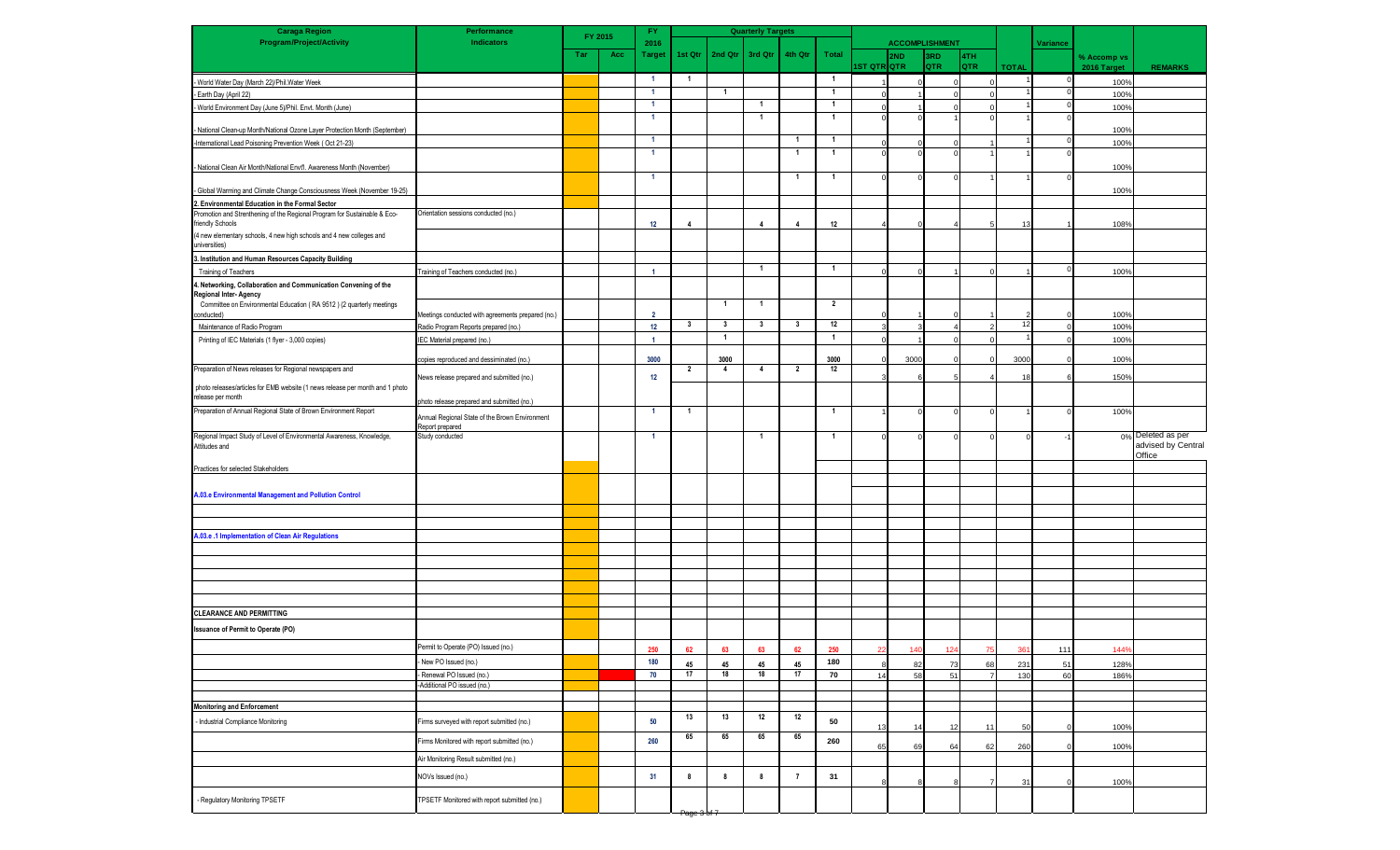| <b>Caraga Region</b>                                                                                                          | Performance                                                              | FY.<br>FY 2015 |     |                         |                |                | <b>Quarterly Targets</b> |                         |                         | <b>ACCOMPLISHMENT</b> |     |            |                   |              |            |             |                |
|-------------------------------------------------------------------------------------------------------------------------------|--------------------------------------------------------------------------|----------------|-----|-------------------------|----------------|----------------|--------------------------|-------------------------|-------------------------|-----------------------|-----|------------|-------------------|--------------|------------|-------------|----------------|
| <b>Program/Project/Activity</b>                                                                                               | <b>Indicators</b>                                                        |                |     | 2016                    |                |                |                          |                         |                         |                       |     |            |                   |              | Variance   |             |                |
|                                                                                                                               |                                                                          | Tar            | Acc | Target                  | 1st Qtr        | 2nd Qtr        | 3rd Qtr                  | 4th Qtr                 | Total                   | 1ST QTR QTR           | 2ND | 3RD<br>QTR | 4TH<br><b>QTR</b> |              |            | % Accomp vs |                |
|                                                                                                                               |                                                                          |                |     |                         |                |                |                          |                         |                         |                       |     |            |                   | <b>TOTAL</b> |            | 2016 Target | <b>REMARKS</b> |
| Regulatory Monitoring (Stack Sampling)                                                                                        | Stack Sampling with (Regulatory) monitoring report<br>submitted (no.)    |                |     | 20                      | 5              | 5              | 5                        | $5\phantom{.0}$         | 20                      |                       |     |            |                   | 20           |            | 100%        |                |
| - Ambient Air Monitoring                                                                                                      | Air Quality Sampling Station Operated Maintained<br>and Calibrated (no.) |                |     | $\overline{4}$          | $\overline{2}$ | $\overline{4}$ | $\overline{2}$           | $\overline{\mathbf{2}}$ | $\overline{\mathbf{4}}$ |                       |     |            |                   |              |            | 100%        |                |
|                                                                                                                               | TSP                                                                      |                |     |                         |                |                |                          |                         |                         |                       |     |            |                   |              |            |             |                |
|                                                                                                                               | - PM 10 (Manual)                                                         |                |     | $\overline{1}$          | $\mathbf{1}$   | $\overline{1}$ | $\mathbf{1}$             | $\overline{1}$          | $\mathbf{1}$            |                       |     |            |                   |              | $\Omega$   | 100%        |                |
|                                                                                                                               | - PM 10/2.5 (Automatic)                                                  |                |     | $\overline{1}$          | $\mathbf{1}$   | $\overline{1}$ | $\mathbf{1}$             | $\overline{1}$          | $\mathbf{1}$            |                       |     |            |                   |              |            | 100%        |                |
|                                                                                                                               | -DOAS Complete parameters                                                |                |     | $\overline{2}$          |                | $\overline{2}$ |                          |                         | $\overline{2}$          |                       |     |            |                   |              |            | 100%        |                |
|                                                                                                                               | AQMS Calibrated (Automatic)                                              |                |     | $\overline{1}$          |                |                | -1                       |                         | $\mathbf{1}$            |                       |     |            |                   |              |            | 100%        |                |
|                                                                                                                               | Air Quality Assessment Report Submitted (no.)                            |                |     |                         |                |                |                          |                         |                         |                       |     |            |                   |              |            |             |                |
|                                                                                                                               | -Quarterly                                                               |                |     | $\overline{4}$          | $\overline{1}$ | $\overline{1}$ | $\mathbf{1}$             | $\overline{1}$          | $\overline{4}$          |                       |     |            |                   |              |            | 100%        |                |
|                                                                                                                               | -Annual                                                                  |                |     | $\overline{1}$          |                |                |                          | $\overline{1}$          | $\mathbf{1}$            |                       |     |            |                   |              | $^{\circ}$ | 100%        |                |
| - Monitoring of private Emission Testing Centers (PETCs)                                                                      | PETC monitored and report submitted (no.)                                |                |     | 21                      |                |                | 21                       |                         | 21                      |                       |     |            | 24                | 24           |            | 114%        |                |
| - Emission Inventory                                                                                                          | Emission inventoryconducted/published (no.)                              |                |     | $\overline{\mathbf{1}}$ |                |                |                          | $\overline{1}$          | $\mathbf{1}$            |                       |     |            |                   |              | $\Omega$   | 100%        |                |
|                                                                                                                               |                                                                          |                |     |                         |                |                |                          | $\overline{2}$          |                         |                       |     |            |                   |              |            |             |                |
| -Vehicular emission inventory per LGU                                                                                         | -Emission inventory per LGU prepared                                     |                |     | $\overline{2}$          |                |                |                          |                         | $\overline{2}$          |                       |     |            |                   |              |            | 100%        |                |
|                                                                                                                               |                                                                          |                |     |                         |                | $\overline{1}$ |                          | $\overline{1}$          |                         |                       |     |            |                   |              |            |             |                |
|                                                                                                                               | Capacity Building/Training conducted                                     |                |     | $\overline{2}$          |                |                |                          |                         | $\overline{2}$          |                       |     |            |                   |              |            | 100%        |                |
|                                                                                                                               | Airshed Governing Board Resolutions approved and                         |                |     |                         |                |                | $\mathbf{1}$             |                         |                         |                       |     |            |                   |              |            |             |                |
| Operationalization of Airshed                                                                                                 | implemented (no.)                                                        |                |     | $\overline{1}$          |                |                |                          |                         | $\mathbf{1}$            |                       |     |            |                   |              |            | 200%        |                |
|                                                                                                                               | Technical Assistance conducted (no.)                                     |                |     | $\overline{4}$          | $\overline{1}$ | $\overline{1}$ | $\overline{1}$           | $\overline{1}$          | $\overline{\mathbf{4}}$ |                       |     |            |                   |              |            | 100%        |                |
|                                                                                                                               | Promotional and other IEC activity conducted (no.)                       |                |     | $\overline{1}$          |                |                |                          |                         | $\mathbf{1}$            |                       |     |            |                   |              |            | 100%        |                |
|                                                                                                                               | Annual Airshed Status Report prepared and<br>submitted (no.)             |                |     | $\overline{1}$          |                |                |                          | -1                      | $\mathbf{1}$            |                       |     |            |                   |              |            | 100         |                |
|                                                                                                                               | Annual Air Quality Status Report prepared and                            |                |     |                         |                |                |                          | $\overline{1}$          |                         |                       |     |            |                   |              |            |             |                |
| - Preparation of the Annual Air Quality Status Report                                                                         | submitted (no.)                                                          |                |     | $\overline{\mathbf{1}}$ |                |                |                          |                         | $\mathbf{1}$            |                       |     |            |                   |              |            | 100         |                |
| Climate Change support activity                                                                                               | GHG inventory (Entity)                                                   |                |     | $\overline{1}$          |                |                |                          | $\overline{1}$          | $\mathbf{1}$            |                       |     |            |                   |              |            | 100         |                |
| Support to the implementation of E.O. 174<br>A. Gathering and consolidation of activity data in accordance with the 2006 IPCC |                                                                          |                |     |                         |                |                |                          |                         |                         |                       |     |            |                   |              |            |             |                |
| GHG                                                                                                                           |                                                                          |                |     |                         |                |                |                          |                         |                         |                       |     |            |                   |              |            |             |                |
| inventory guideliness                                                                                                         |                                                                          |                |     |                         |                |                |                          |                         |                         |                       |     |            |                   |              |            |             |                |
| Gathering and consolidation of data for the industrial processess (IPPU) and<br>waste sector                                  | Report on the activity data from IPPU and waste<br>sectors prepared      |                |     | $\overline{1}$          |                |                |                          | $\overline{1}$          | $\mathbf{1}$            |                       |     |            |                   |              |            | 100         |                |
|                                                                                                                               |                                                                          |                |     |                         |                |                |                          |                         |                         |                       |     |            |                   |              |            |             |                |
| Conduct consultations with relevant stakeholders/data sources as needed                                                       | Consultations/meeting conducted                                          |                |     |                         |                |                |                          |                         | $\mathbf{1}$            |                       |     |            |                   |              |            | 100         |                |
| A.03.e.2 Implementation of Clean Water Regulations                                                                            |                                                                          |                |     |                         |                |                |                          |                         |                         |                       |     |            |                   |              |            |             |                |
|                                                                                                                               |                                                                          |                |     |                         |                |                |                          |                         |                         |                       |     |            |                   |              |            |             |                |
|                                                                                                                               |                                                                          |                |     |                         |                |                |                          |                         |                         |                       |     |            |                   |              |            |             |                |
|                                                                                                                               |                                                                          |                |     |                         |                |                |                          |                         |                         |                       |     |            |                   |              |            |             |                |
| <b>CLEARANCE AND PERMITTING</b>                                                                                               |                                                                          |                |     |                         |                |                |                          |                         |                         |                       |     |            |                   |              |            |             |                |
| <b>Issuance of Waste Water Discharge Permit</b>                                                                               | Waste Water Discharge Permit Issued (no.)                                |                |     | 150                     | 37             | 38             | 38                       | 37                      | 150                     | 62                    |     |            | 50                | 172          | 22         | 115%        |                |
|                                                                                                                               | - New                                                                    |                |     | 90                      | 22             | 23             | 23                       | 22                      | 90                      | 16                    | 15  | 19         | 46                | 96           | 6          | 107%        |                |
|                                                                                                                               | - Renewal                                                                |                |     | 60                      | 15             | 15             | 15                       | 15                      | 60                      | 46                    |     | 25         |                   | 76           | 16         | 127%        |                |
| <b>PCO Accreditation</b>                                                                                                      | PCO accreditation (no.)                                                  |                |     |                         |                |                |                          |                         |                         |                       |     |            |                   |              |            |             |                |
|                                                                                                                               | - New (no.)                                                              |                |     | 100                     | 15             | 15             | 50                       | 20                      | 100                     | 32                    | 56  | 16         |                   | 104          |            | 104%        |                |
|                                                                                                                               | Renewal                                                                  |                |     | 50                      |                | 25             |                          | 25                      | 50                      |                       | 25  | 12         | 13                | 50           |            | 100%        |                |
| Monitoring and Enforcement Ambient Water Quality Monitoring                                                                   |                                                                          |                |     |                         |                |                |                          |                         |                         |                       |     |            |                   |              |            |             |                |
| Sagip Ilog Program                                                                                                            |                                                                          |                |     |                         | Page 4 of 7    |                |                          |                         |                         |                       |     |            |                   |              |            |             |                |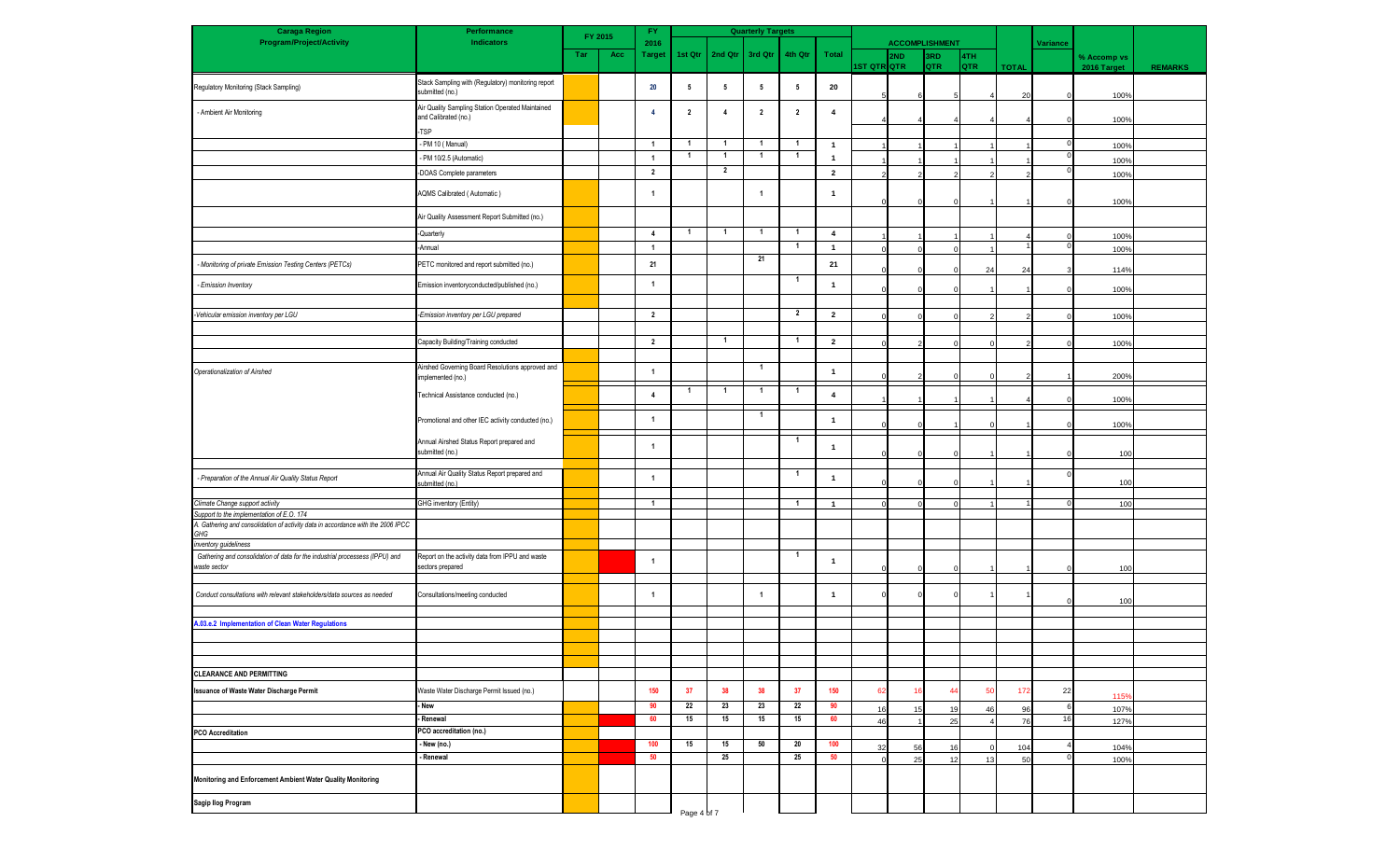| <b>Caraga Region</b>                                                     | Performance                                               | <b>Quarterly Targets</b><br><b>FY</b><br>FY 2015 |     |                         |                |                |                         |                         |                         |             |     |                       |                   |              |          |             |                |
|--------------------------------------------------------------------------|-----------------------------------------------------------|--------------------------------------------------|-----|-------------------------|----------------|----------------|-------------------------|-------------------------|-------------------------|-------------|-----|-----------------------|-------------------|--------------|----------|-------------|----------------|
| <b>Program/Project/Activity</b>                                          | <b>Indicators</b>                                         |                                                  |     | 2016                    |                |                |                         |                         |                         |             |     | <b>ACCOMPLISHMENT</b> |                   |              | Variance |             |                |
|                                                                          |                                                           | Tar                                              | Acc | <b>Target</b>           | 1st Qtr        | 2nd Qtr        | 3rd Qtr                 | 4th Qtr                 | Total                   | IST QTR QTR | 2ND | 3RD<br><b>QTR</b>     | 4TH<br><b>QTR</b> |              |          | % Accomp vs | <b>REMARKS</b> |
|                                                                          | Priority rivers monitored with report submitted           |                                                  |     |                         |                |                |                         |                         |                         |             |     |                       |                   | <b>TOTAL</b> |          | 2016 Target |                |
| Improved BOD and DO level of priority rivers and other waterbodies       | (no.)                                                     |                                                  |     |                         |                |                |                         |                         |                         |             |     |                       |                   |              |          |             |                |
|                                                                          |                                                           |                                                  |     |                         |                |                |                         |                         |                         |             |     |                       |                   |              |          |             |                |
|                                                                          | Other water bodies monitored with report                  |                                                  |     |                         |                |                |                         |                         |                         |             |     |                       |                   |              |          |             |                |
|                                                                          | submitted (no.)                                           |                                                  |     |                         | $\overline{4}$ | $\overline{4}$ | 4                       | $\overline{4}$          | $\overline{4}$          |             |     |                       |                   |              | $\Omega$ | 100%        |                |
|                                                                          |                                                           |                                                  |     |                         |                |                |                         |                         |                         |             |     |                       |                   |              |          |             |                |
| A. Adopt-An-Estero and Water Body Program                                | New Esteros/water bodies adopted (no.)                    |                                                  |     |                         |                |                |                         |                         |                         |             |     |                       |                   |              |          | 100%        |                |
|                                                                          | MOA Signed (no.)                                          |                                                  |     | $\boldsymbol{\Delta}$   |                |                | $\boldsymbol{A}$        |                         | $\overline{4}$          |             |     | $\Omega$              |                   |              | $\Omega$ | 100%        |                |
|                                                                          | Adopted Esteros Monitored (no.)                           |                                                  |     | 8                       | $\overline{2}$ | $\overline{2}$ | $\overline{2}$          | $\overline{2}$          | 8                       |             |     |                       |                   |              |          | 100%        |                |
|                                                                          |                                                           |                                                  |     |                         |                |                |                         |                         |                         |             |     |                       |                   |              |          |             |                |
| Classification/re-classification of Water Bodies                         | Water bodies classified (no.)                             |                                                  |     | $\blacktriangleleft$    |                |                |                         | $\overline{1}$          | $\overline{4}$          |             |     |                       |                   |              |          | 100         |                |
| Designation/Operationalization of WQMA                                   | WQMA designated (no.)                                     |                                                  |     |                         |                |                |                         |                         |                         |             |     |                       |                   |              |          |             |                |
|                                                                          | WQMA operationalized wityhn report submitted (no.)        |                                                  |     |                         |                |                |                         |                         |                         |             |     |                       |                   |              |          |             |                |
|                                                                          |                                                           |                                                  |     |                         | -1             | $\overline{1}$ |                         | $\overline{\mathbf{1}}$ |                         |             |     |                       |                   |              |          | 100%        |                |
| Industrial Ecowatch Program                                              | Industries rated (no.)                                    |                                                  |     | $\overline{\mathbf{3}}$ |                |                | $\overline{\mathbf{3}}$ |                         | $\overline{\mathbf{3}}$ |             |     |                       | £                 |              | $\Omega$ | 100%        |                |
|                                                                          | Firms evaluated/validated                                 |                                                  |     |                         |                |                |                         |                         |                         |             |     |                       |                   |              |          |             |                |
| PEPP activities: evaluation, inspection, validation under Track 2        |                                                           |                                                  |     |                         |                |                |                         |                         |                         |             |     |                       |                   |              |          |             |                |
| Recreational waters monitoring (Beach watch Program)                     | Recreational waters monitored and assessed (no.)          |                                                  |     |                         | $\overline{4}$ | $\overline{4}$ | $\overline{4}$          | $\overline{\mathbf{4}}$ | $\overline{4}$          |             |     |                       |                   |              |          | 100%        |                |
|                                                                          |                                                           |                                                  |     |                         |                |                |                         |                         |                         |             |     |                       |                   |              |          |             |                |
|                                                                          |                                                           |                                                  |     |                         |                |                |                         |                         |                         |             |     |                       |                   |              |          |             |                |
|                                                                          |                                                           |                                                  |     |                         |                |                |                         |                         |                         |             |     |                       |                   |              |          |             |                |
| COMPLIANCE MONITORING OF COMMERCIAL & INDUSTRIES                         |                                                           |                                                  |     |                         |                |                |                         |                         |                         |             |     |                       |                   |              |          |             |                |
| <b>ESTABLISHMENTS</b>                                                    |                                                           |                                                  |     |                         |                |                |                         |                         |                         |             |     |                       |                   |              |          |             |                |
|                                                                          | Firms Surveyed (no.)                                      |                                                  |     | 40                      | 10             | 10             | 10                      | 10                      | 40                      | 10          | 15  | 11                    |                   | 40           |          | 100%        |                |
|                                                                          | Firms Monitored with report submitted (no.)               |                                                  |     | 99                      | 25             | 25             | 25                      | 24                      | 99                      | 25          | 28  | 27                    | 19                | 99           |          | 100%        |                |
|                                                                          | NOV Issued (no.)                                          |                                                  |     | $\mathbf{3}$            | $\overline{1}$ | 1              | $\mathbf{1}$            |                         | $\overline{\mathbf{3}}$ |             |     |                       |                   |              |          | 167%        |                |
|                                                                          |                                                           |                                                  |     |                         |                |                |                         |                         |                         |             |     |                       |                   |              |          |             |                |
| Preparation of Annual Regional Water Quality Status Report               | Regional Water Quality Status Report Prepared and         |                                                  |     |                         |                |                |                         | -1                      | 1                       |             |     |                       |                   |              |          |             |                |
|                                                                          | Submitted (no.)                                           |                                                  |     |                         |                |                |                         |                         |                         |             |     |                       |                   |              |          | 100%        |                |
|                                                                          |                                                           |                                                  |     |                         |                |                |                         |                         |                         |             |     |                       |                   |              |          |             |                |
| A.03.e3 Environmental Impact Assessment                                  |                                                           |                                                  |     |                         |                |                |                         |                         |                         |             |     |                       |                   |              |          |             |                |
|                                                                          |                                                           |                                                  |     |                         |                |                |                         |                         |                         |             |     |                       |                   |              |          |             |                |
|                                                                          |                                                           |                                                  |     |                         |                |                |                         |                         |                         |             |     |                       |                   |              |          |             |                |
|                                                                          |                                                           |                                                  |     |                         |                |                |                         |                         |                         |             |     |                       |                   |              |          |             |                |
| <b>CLEARANCE AND PERMITTING</b>                                          |                                                           |                                                  |     |                         |                |                |                         |                         |                         |             |     |                       |                   |              |          |             |                |
| Processing of ECC within the Precribed Timeframe                         | ECC Issued (no.)                                          |                                                  |     | 123                     | 31             | 31             | 31                      | 30                      | 123                     | 22          | 41  | 20                    | 40                | 123          |          | 100%        |                |
| Processing of CNC within the Precribed Timeframe                         | CNC Issued (no.)                                          |                                                  |     | 100                     | 25             | 25             | 25                      | 25                      | 100                     | 37          | 174 | 56                    | 15                | 282          | 182      | 282%        |                |
| Implementation of Regional Registry System for EIA preparers & reviewers | EIA preparers/reviewers registered (no.)                  |                                                  |     |                         |                |                |                         |                         |                         |             |     |                       |                   |              |          |             |                |
|                                                                          |                                                           |                                                  |     |                         |                |                |                         |                         |                         |             |     |                       |                   |              |          |             |                |
|                                                                          |                                                           |                                                  |     |                         |                |                |                         |                         |                         |             |     |                       |                   |              |          |             |                |
| <b>MOITORING AND ENFORCEMENT</b>                                         |                                                           |                                                  |     |                         |                |                |                         |                         |                         |             |     |                       |                   |              |          |             |                |
| Survey of Projects without ECC to increase Compliance to PD 1586         | Projects Surveyed without ECC (no.)                       |                                                  |     | 25                      | 6              | 6              | $\overline{7}$          | 6                       | 25                      |             |     |                       |                   | 25           |          | 100%        |                |
| Monitoring of Projects in Compliance with ECC Conditions and EMP         | ECPs/Non ECPs (w/ MMT) Monitored w/ Report                |                                                  |     | 30                      | $\mathbf{R}$   | 8              | $\overline{7}$          | $\overline{7}$          | 30                      |             |     |                       |                   |              |          |             |                |
|                                                                          | Submitted (no.)                                           |                                                  |     |                         |                |                |                         |                         |                         |             |     |                       |                   | -31          |          | <u>103%</u> |                |
|                                                                          | Non-ECPs (w/o MMT) Monitored w/ Report<br>Submitted (no.) |                                                  |     | 310                     | 78             | 78             | 77                      | 77                      | 310                     | 78          | 82  | 79                    | 76                | 315          |          | 102%        |                |
|                                                                          | NOV issued (no.)                                          |                                                  |     | 37                      | 10             | 9              | 9                       | 9                       | 37                      | 10          |     |                       |                   | 37           |          | 100%        |                |
| Verification of Complaints                                               | Complaints Acted Upon (no.)                               |                                                  |     | $\mathbf{7}$            | -1             | $\overline{2}$ | $\overline{2}$          | $\overline{2}$          | $\overline{7}$          |             |     |                       |                   | 8            |          | 114%        |                |
| Updating of EIA-IS Database                                              | EIA-IS Database updated                                   |                                                  |     | $\blacktriangleleft$    | $\mathbf{1}$   | $\overline{1}$ | $\mathbf{1}$            | $\overline{1}$          | $\mathbf{1}$            |             |     |                       |                   |              |          | 400%        |                |
| Capacity Building in EIA                                                 | Stakeholders (i.e EIA Reviewers, MMT, LGUs and            |                                                  |     |                         |                |                |                         |                         |                         |             |     |                       |                   |              |          |             |                |
|                                                                          | other concerned                                           |                                                  |     |                         |                |                |                         |                         |                         |             |     |                       |                   |              |          |             |                |
|                                                                          | Stakeholders) Trained (no.)                               |                                                  |     | 10 <sub>1</sub>         |                |                | 10                      |                         | 10                      |             |     | 10                    |                   | 10           |          | 100%        |                |
|                                                                          |                                                           |                                                  |     |                         |                |                |                         |                         |                         |             |     |                       |                   |              |          |             |                |
| Preparation of EIA Annual Report                                         | Annual Report Prepared and submitted(no.)                 |                                                  |     | $\blacktriangleleft$    |                |                |                         | $\overline{1}$          | $\overline{1}$          |             |     |                       |                   |              |          | 100%        |                |
|                                                                          |                                                           |                                                  |     |                         |                |                |                         |                         |                         |             |     |                       |                   |              |          |             |                |
|                                                                          |                                                           |                                                  |     |                         |                |                |                         |                         |                         |             |     |                       |                   |              |          |             |                |
| A.03.f Toxic Substances and Waste Management Program                     |                                                           |                                                  |     |                         | Page 6         |                |                         |                         |                         |             |     |                       |                   |              |          |             |                |
|                                                                          |                                                           |                                                  |     |                         |                |                |                         |                         |                         |             |     |                       |                   |              |          |             |                |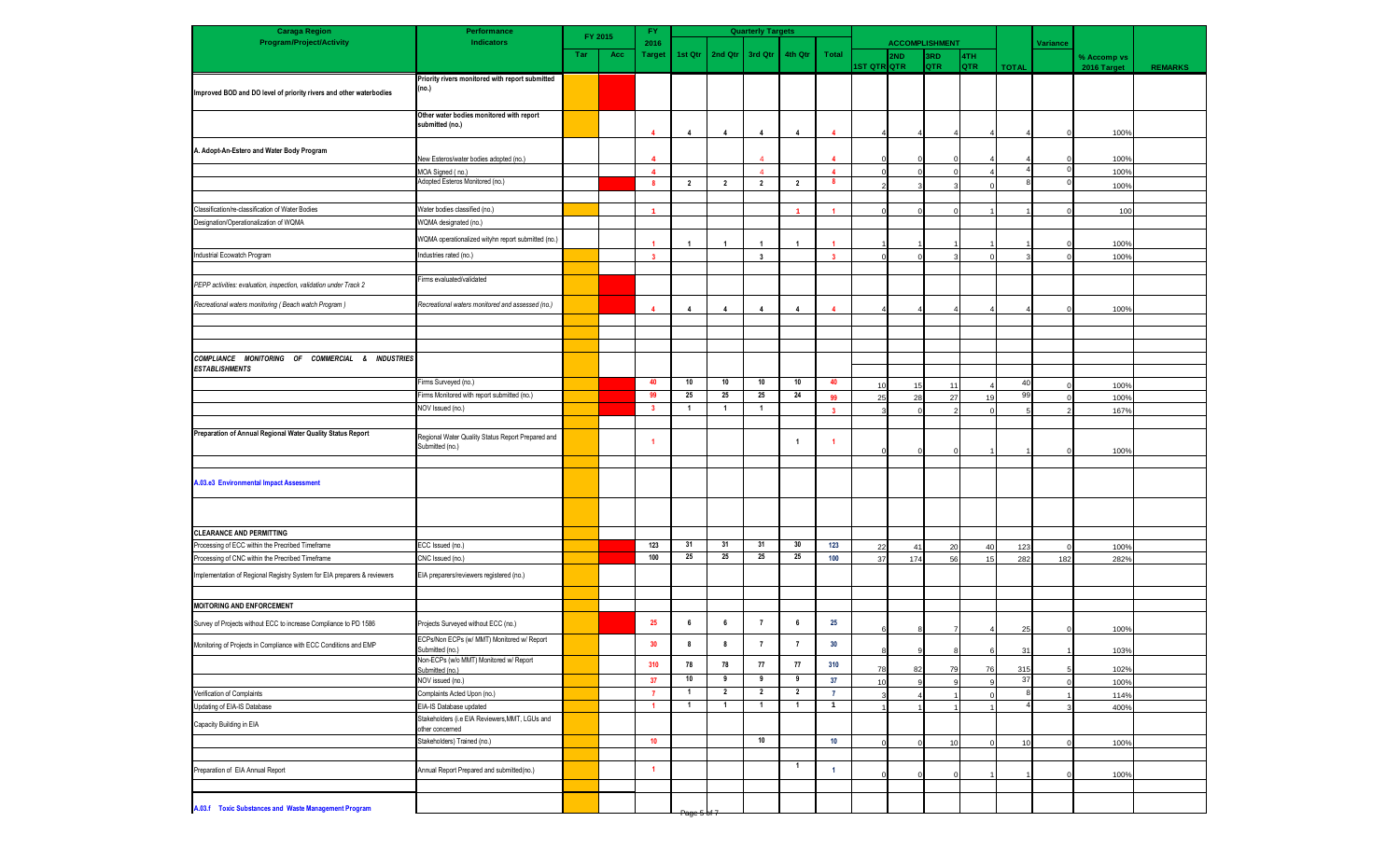| <b>Caraga Region</b>                                                                    | Performance                                                               | FY.<br>FY 2015 |     |                         |                          |                         | <b>Quarterly Targets</b> |                         |                 |             |                       |              |            |              |          |             |                |  |
|-----------------------------------------------------------------------------------------|---------------------------------------------------------------------------|----------------|-----|-------------------------|--------------------------|-------------------------|--------------------------|-------------------------|-----------------|-------------|-----------------------|--------------|------------|--------------|----------|-------------|----------------|--|
| <b>Program/Project/Activity</b>                                                         | Indicators                                                                |                |     | 2016                    |                          |                         |                          |                         |                 |             | <b>ACCOMPLISHMENT</b> |              |            |              | Variance |             |                |  |
|                                                                                         |                                                                           | Tar            | Acc | <b>Target</b>           | 1st Qtr                  | 2nd Qtr                 | 3rd Qtr                  | 4th Qtr                 | Total           |             | 2ND                   | 3RD          | 4TH        |              |          | % Accomp vs |                |  |
|                                                                                         |                                                                           |                |     |                         |                          |                         |                          |                         |                 | IST QTR QTR |                       | <b>QTR</b>   | <b>QTR</b> | <b>TOTAL</b> |          | 2016 Target | <b>REMARKS</b> |  |
|                                                                                         |                                                                           |                |     |                         |                          |                         |                          |                         |                 |             |                       |              |            |              |          |             |                |  |
| A.03.f.1 Implementation of Ecological Solid Waste Mgt. Regulations                      |                                                                           |                |     |                         |                          |                         |                          |                         |                 |             |                       |              |            |              |          |             |                |  |
|                                                                                         |                                                                           |                |     |                         |                          |                         |                          |                         |                 |             |                       |              |            |              |          |             |                |  |
|                                                                                         |                                                                           |                |     |                         |                          |                         |                          |                         |                 |             |                       |              |            |              |          |             |                |  |
|                                                                                         |                                                                           |                |     |                         |                          |                         |                          |                         |                 |             |                       |              |            |              |          |             |                |  |
| Provision of Technical Assistance in the Implementation of LGUs Assisted<br><b>ESWM</b> |                                                                           |                |     |                         |                          |                         |                          |                         |                 |             |                       |              |            |              |          |             |                |  |
|                                                                                         | -Proper closure & rehabilitation of open and<br>controlled dumpsite (no.) |                |     | $\overline{2}$          |                          |                         |                          | $\overline{2}$          | $\overline{2}$  |             |                       | $\mathbf{O}$ |            |              | $\Omega$ | 100%        |                |  |
|                                                                                         | SCRP submitted by LGUs                                                    |                |     |                         |                          |                         |                          |                         |                 |             |                       |              |            |              |          |             |                |  |
|                                                                                         |                                                                           |                |     |                         |                          |                         |                          |                         |                 |             |                       |              |            |              |          |             |                |  |
|                                                                                         | 10-Yr SWM Plans assisted (no.) 10 year SWM plans                          |                |     |                         |                          |                         |                          |                         |                 |             |                       |              |            |              |          |             |                |  |
|                                                                                         | submitted by LGUs                                                         |                |     | 5                       | $\overline{1}$           | $\overline{1}$          | $\overline{\mathbf{2}}$  | $\overline{1}$          | -5              |             |                       |              |            |              |          | 100%        |                |  |
|                                                                                         | Other Sectors-assisted                                                    |                |     |                         |                          |                         |                          |                         |                 |             |                       |              |            |              |          |             |                |  |
|                                                                                         | -Public Markets monitored (2016) (no.)                                    |                |     | 8                       | $\overline{2}$           | $\overline{2}$          | $\overline{2}$           | $\overline{2}$          | 8               |             |                       | $\Omega$     |            |              | $\Omega$ | 100%        |                |  |
|                                                                                         |                                                                           |                |     |                         |                          |                         |                          |                         |                 |             |                       |              |            |              |          |             |                |  |
|                                                                                         |                                                                           |                |     |                         |                          |                         |                          |                         |                 |             |                       |              |            |              |          |             |                |  |
|                                                                                         | -Home Owners Associations ( Manila Bay Regions<br>III, IVA and NCR)       |                |     |                         |                          |                         |                          |                         |                 |             |                       |              |            |              |          |             |                |  |
|                                                                                         |                                                                           |                |     |                         |                          |                         |                          |                         |                 |             |                       |              |            |              |          |             |                |  |
|                                                                                         | Commercial Establishment (no.) ESMW<br>implementation monitored           |                |     | 6                       | $\mathbf{1}$             | $\overline{\mathbf{1}}$ | $\overline{2}$           | $\mathbf{2}$            | 6               |             |                       | $\Omega$     |            |              |          | 100%        |                |  |
|                                                                                         | Monitoring and assessment reports on SWM                                  |                |     |                         |                          |                         |                          |                         |                 |             |                       |              |            |              |          |             |                |  |
| <b>SWM Facilities/Sites Monitored</b>                                                   | implementation submitted                                                  |                |     |                         |                          | $\mathbf{1}$            |                          | $\overline{1}$          | $\overline{2}$  |             |                       |              |            |              |          | 100%        |                |  |
|                                                                                         |                                                                           |                |     |                         |                          |                         |                          |                         |                 |             |                       |              |            |              |          |             |                |  |
|                                                                                         | -Closure and rehab plan implementation (no.) SCRP<br>Implementation       |                |     | -8                      |                          | 8                       |                          |                         | 8               |             |                       |              |            |              |          |             |                |  |
|                                                                                         | -SWM Facilities (SLFs/Alternative Technology)                             |                |     |                         |                          | $\overline{2}$          |                          |                         | $\overline{2}$  |             |                       |              |            |              |          | 100%        |                |  |
|                                                                                         | (no.)                                                                     |                |     | $\overline{2}$          |                          |                         |                          |                         |                 |             |                       |              |            |              |          | 100%        |                |  |
|                                                                                         | -Compliant LGUs (no.) ( SWM Plans, SS & SC,                               |                |     |                         |                          |                         |                          |                         |                 |             |                       |              |            |              |          |             |                |  |
|                                                                                         | MRF.SLF/                                                                  |                |     | 10                      | $\overline{\phantom{a}}$ | $\overline{2}$          | $\mathbf{3}$             | 3                       | 10 <sub>1</sub> |             |                       |              |            | 10           |          | 100%        |                |  |
|                                                                                         | Environment Friendly Disposal)                                            |                |     |                         |                          |                         |                          |                         |                 |             |                       |              |            |              |          |             |                |  |
|                                                                                         | -Established MRFs                                                         |                |     | $\overline{2}$          |                          |                         | $\overline{2}$           |                         | $\overline{2}$  |             |                       |              |            |              |          |             |                |  |
|                                                                                         |                                                                           |                |     |                         |                          |                         |                          |                         |                 |             |                       | $\Omega$     |            |              |          | 100%        |                |  |
|                                                                                         |                                                                           |                |     |                         |                          |                         |                          |                         |                 |             |                       |              |            |              |          |             |                |  |
|                                                                                         |                                                                           |                |     |                         |                          |                         |                          | $\overline{\mathbf{1}}$ | $\overline{1}$  |             |                       |              |            |              |          |             |                |  |
| Strengthening of the Regional Ecology Center                                            | Regional Ecology Centers (RECs) Strengthened (no.)                        |                |     | -1                      |                          |                         |                          |                         |                 |             |                       | $\Omega$     |            |              |          | 100%        |                |  |
|                                                                                         | teractive Database updated and maintained (no.)                           |                |     | $\overline{1}$          | $\mathbf{1}$             | $\mathbf{1}$            | $\mathbf{1}$             | $\overline{1}$          | $\overline{1}$  |             |                       |              |            |              |          |             |                |  |
|                                                                                         |                                                                           |                |     |                         |                          |                         |                          |                         |                 |             |                       |              |            |              |          | 100%        |                |  |
| Preparation Annual ESWM Status Report                                                   | Regional Status Report on ESWM submitted (no.)                            |                |     | $\overline{1}$          |                          |                         |                          | $\overline{1}$          | $\overline{1}$  |             |                       |              |            |              |          | 100%        |                |  |
|                                                                                         |                                                                           |                |     |                         |                          |                         |                          |                         |                 |             |                       |              |            |              |          |             |                |  |
|                                                                                         |                                                                           |                |     |                         |                          |                         |                          |                         |                 |             |                       |              |            |              |          |             |                |  |
| A.03.f.2 Implementations of Toxic Substances & Hazardous Waste Mgt.                     |                                                                           |                |     |                         |                          |                         |                          |                         |                 |             |                       |              |            |              |          |             |                |  |
| egulation                                                                               |                                                                           |                |     |                         |                          |                         |                          |                         |                 |             |                       |              |            |              |          |             |                |  |
|                                                                                         |                                                                           |                |     |                         |                          |                         |                          |                         |                 |             |                       |              |            |              |          |             |                |  |
| A.03.f.2.a Toxic Substances Management<br><b>CLEARANCE AND PERMITTING</b>               |                                                                           |                |     |                         |                          |                         |                          |                         |                 |             |                       |              |            |              |          |             |                |  |
| Issuance of SQI Clearance                                                               | SQI Clearance Issued (no.)                                                |                |     | 1                       |                          |                         | $\overline{1}$           |                         | $\overline{1}$  |             |                       |              |            |              |          | 100%        |                |  |
| Registration of Industries under Chemicals Control Order (CCO)                          | CCO Registration Certificates Issued (no.)                                |                |     | 50                      | $10$                     | $10\,$                  | 15                       | 15                      | 50              | 12          | 21                    | 27           | 13         | 73           | 23       | 146%        |                |  |
| - Mercury and mercury compounds                                                         |                                                                           |                |     |                         |                          |                         |                          |                         |                 |             |                       |              |            |              |          |             |                |  |
| - Cynide and cynide compounds                                                           |                                                                           |                |     |                         |                          |                         |                          |                         |                 |             |                       |              |            |              |          |             |                |  |
| - Asbestos                                                                              |                                                                           |                |     |                         |                          |                         |                          |                         |                 |             |                       |              |            |              |          |             |                |  |
| - PCBs                                                                                  |                                                                           |                |     |                         |                          |                         |                          |                         |                 |             |                       |              |            |              |          |             |                |  |
| Importation Clearance under CCOs                                                        | CCO Importation Clearance Issued (no.)                                    |                |     | $\overline{\mathbf{2}}$ |                          |                         | $\overline{2}$           |                         | $\overline{2}$  |             |                       |              |            |              |          | 250%        |                |  |
| - Mercury and mercury compounds                                                         |                                                                           |                |     |                         |                          |                         |                          |                         |                 |             |                       |              |            |              |          |             |                |  |
| - Cynide and cynide compounds                                                           |                                                                           |                |     |                         |                          |                         |                          |                         |                 |             |                       |              |            |              |          |             |                |  |
| - Asbestos                                                                              |                                                                           |                |     |                         |                          |                         |                          |                         |                 |             |                       |              |            |              |          |             |                |  |
| Clearance for ODS Chemical Dealers                                                      | Clearance Issued (no.)                                                    |                |     | 20                      | 5                        | $5\phantom{.0}$         | $5\phantom{.0}$          | $5\phantom{.0}$         | 20              |             | 18                    |              |            | 23           |          |             |                |  |
| Database on Toxic Chemicals                                                             | Database maintained/updated (no.)                                         |                |     | 1                       |                          |                         | $\overline{1}$           |                         | $\overline{1}$  |             |                       |              |            |              |          | 115%        |                |  |
|                                                                                         |                                                                           |                |     |                         |                          |                         |                          |                         |                 |             |                       |              |            |              |          | 100%        |                |  |
| MONITORING AND ENFORCEMENT                                                              |                                                                           |                |     |                         |                          |                         |                          |                         |                 |             |                       |              |            |              |          |             |                |  |
| Survey of Importers, Manufacturers (firms), distributors/Delears and Users              | Firms Surveyed with reports submitted (no.)                               |                |     | 25                      | $\overline{7}$           | $\overline{7}$          | 6                        | $5\phantom{.0}$         | 25              |             |                       |              |            | 25           | $\Omega$ | 100%        |                |  |